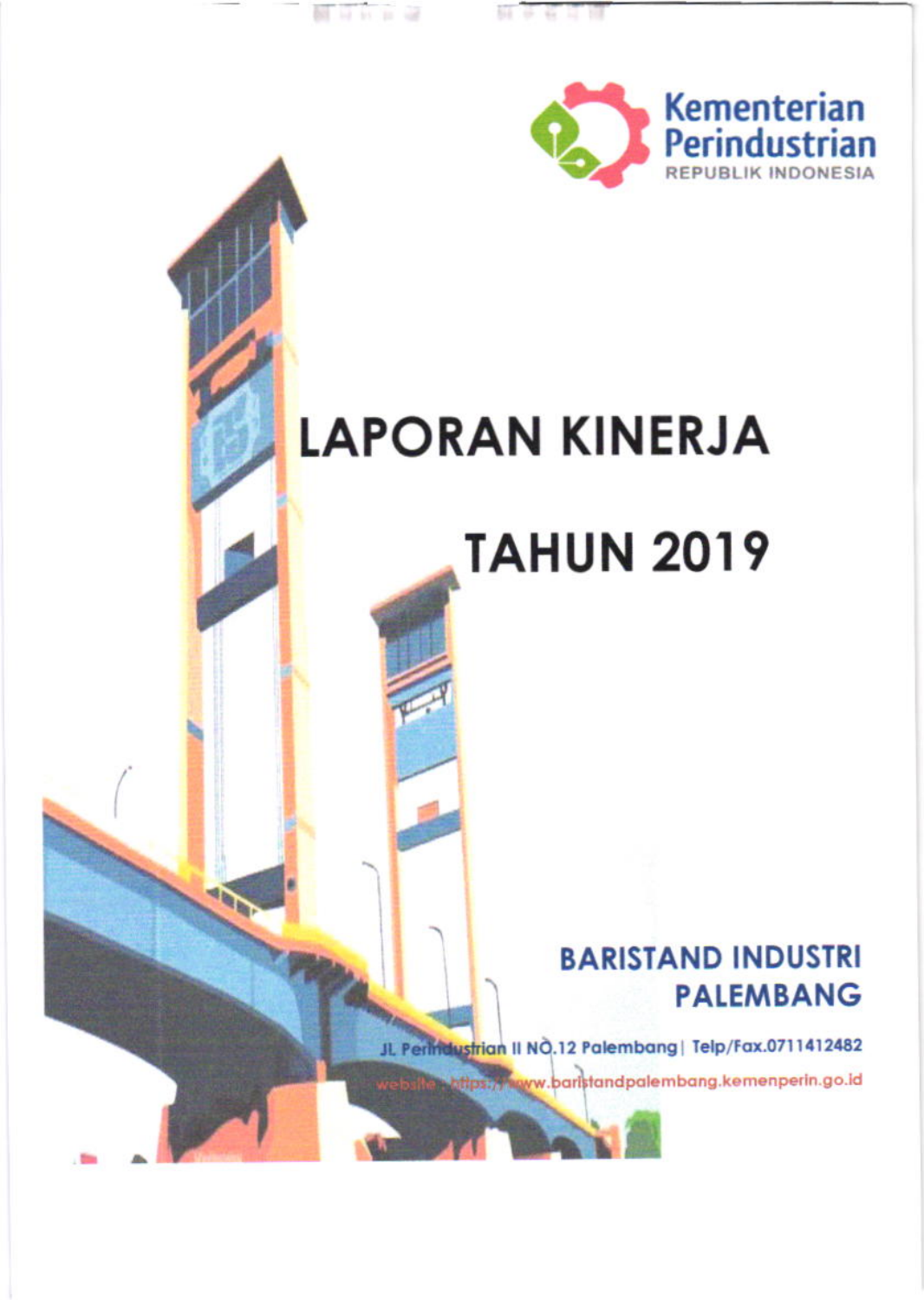

Laporan Kinerja Baristand Industri Palembang disusun sebagai perwujudan pelaksanaan kewajiban Baristand Industri Palembang selaku Instansi Pemerintah untuk mempertanggung jawabkan secara tepat, jelas, dan terukur pelaksanaan misi Baristand Industri Palembang dalam mencapai sasaran dan tujuan yang telah dirumuskan dalam Rencana Strategis Balai.

Laporan ini dibuat berdasarkan pada Peraturan Menteri Perindustrian Nomor 150/M-IND/12/2011 tentang Pedoman Penyusunan Dokumen Akuntabilitas Kinerja Instansi Pemerintah dan Nomor 75/MIND/PER/9/2014 tentang Petunjuk Evaluasi Akuntabilitas Kinerja Instansi Pemerintah. Laporan terdiri dari 4 (empat) bab, Bab I (pertama) menjelaskan tentang tugas pokok dan fungsi Baristand Industri Palembang seperti tertuang dalam Peraturan Menteri Perindustrian Republik Indonesia Nomor 49/M-IND/PER/6/2006 Tentang Organisasi dan Tata Kerja Baristand Industri Palembang. Pada Bab II (dua) diuraikan secara singkat tentang Rencana Strategis Baristand Industri Palembang tahun 2015-2019, Rencana Kinerja 2018, Rencana Anggaran serta Dokumen Perjanjian Kinerja. Bab III (tiga) berisi tentang akuntabilitas capaian kinerja yang mencakup pengukuran dan analisis capaian kinerja serta memuat akuntabilitas keuangan yang menyajikan informasi alokasi dan realisasi anggaran tahun 2019. Bab IV (empat) mempresentasikan tinjauan secara umum tentang keberhasilan atau kegagalan, permasalahan dan kendala yang berkaitan dengan kinerja Baristand Industri Palembang serta strategi pemecahan masalah yang dilaksanakan pada tahun 2019.

Laporan ini diharapkan dapat menjadi masukan bagi Badan Penelitian dan Pengambangan Industri dalam merumuskan kebijakan-kebijakan di Kementerian Perindustrian, dan semoga memberi manfaat bagi semua pihak yang terkait.

> Palembana, Januari 2020 Kepala Baristand Industri Palembang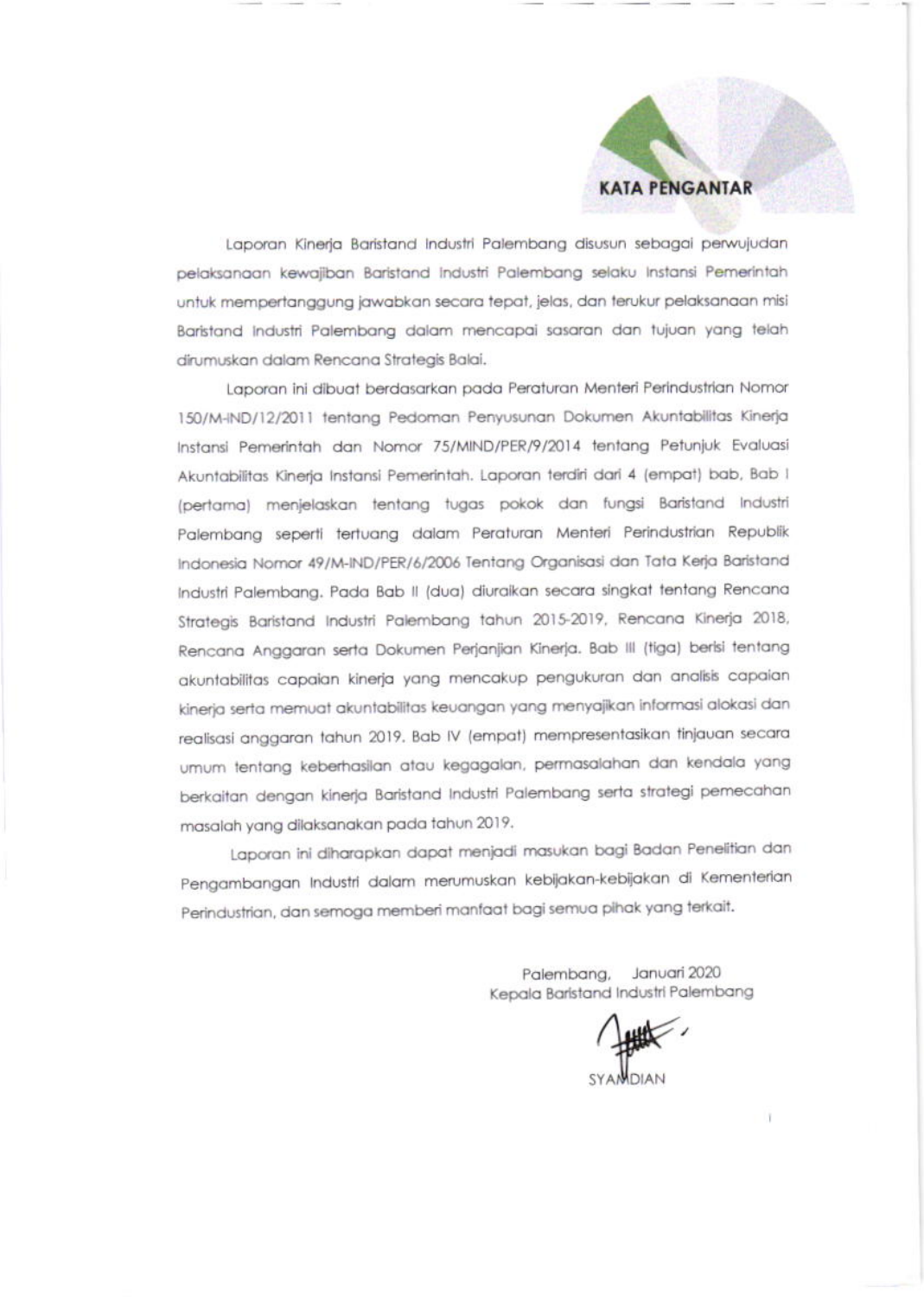### **IKHTISAR EKSEKUTIF**

Terselenggaranya good governance atau Kepemerintahan yang baik merupakan prasyarat bagi setiap pemerintahan untuk mewujudkan aspirasi masyarakat dalam mencapai tujuan dan cita-cita bangsa bernegara. Dalam rangka itu diperlukan pengembangan dan penerapan sistem pertanggungjawaban yang tepat, jelas, terukur dan legitimate sehingga penyelenggaraan pemerintahan dan pembangunan dapat berlangsung secara berdayaguna, berhasil guna, bertanggung jawab dan bebas dari korupsi, kolusi dan nepotisme.

Sesuai dengan Instruksi Presiden Republik Indonesia Nomor 7 Tahun 1999 tentang Akuntabilitas Kinerja Instansi Pemerintah maka Balai Riset dan Standardisasi Industri Palembang berkewajiban mempertanggungjawabkan pelaksanaan Tugas Pokok dan Fungsinya serta kewenangan pengelolaan sumber daya dan kebijaksanaan yang dipercayakan kepada lembaga ini sesuai dengan peraturan perundang-undangan yang berlaku.

LAKIN ini merupakan akuntabilitas terhadap kinerja Balai Riset dan Standardisasi Industri Palembang yang harus disampaikan kepada publik. LAKIN merupakan bahan jawaban kepada atasan atau yang memberi wewenang dan kepada publik sesuai dengan peraturan perundang-undangan yang berlaku.

Dengan demikian setiap penyelenggara memiliki visi dan misi yang jelas dan harus memiliki akuntabilitas atas beban tugas yang diembannya, berkaitan dengan keberhasilan atau kegagalan dalam melaksanakan tanggungjawabnya berdasarkan ketentuan yang telah ditetapkan.

Balai Riset dan Standardisasi Industri Palembang sebagai Unit Pelaksana Teknis berada di bawah dan bertanggungjawab kepada Badan Penelitian dan Pengembangan Industri Kementerian Perindustrian mempunyai tugas melaksanakan riset dan standardisasi serta sertifikasi dibidang industri.

Untuk mencapai tujuan dan sasaran yang telah ditetapkan tersebut Baristand Industri Palembang mengemban tugas berupa Program Peningkatan Kemampuan Teknologi Industri.

ii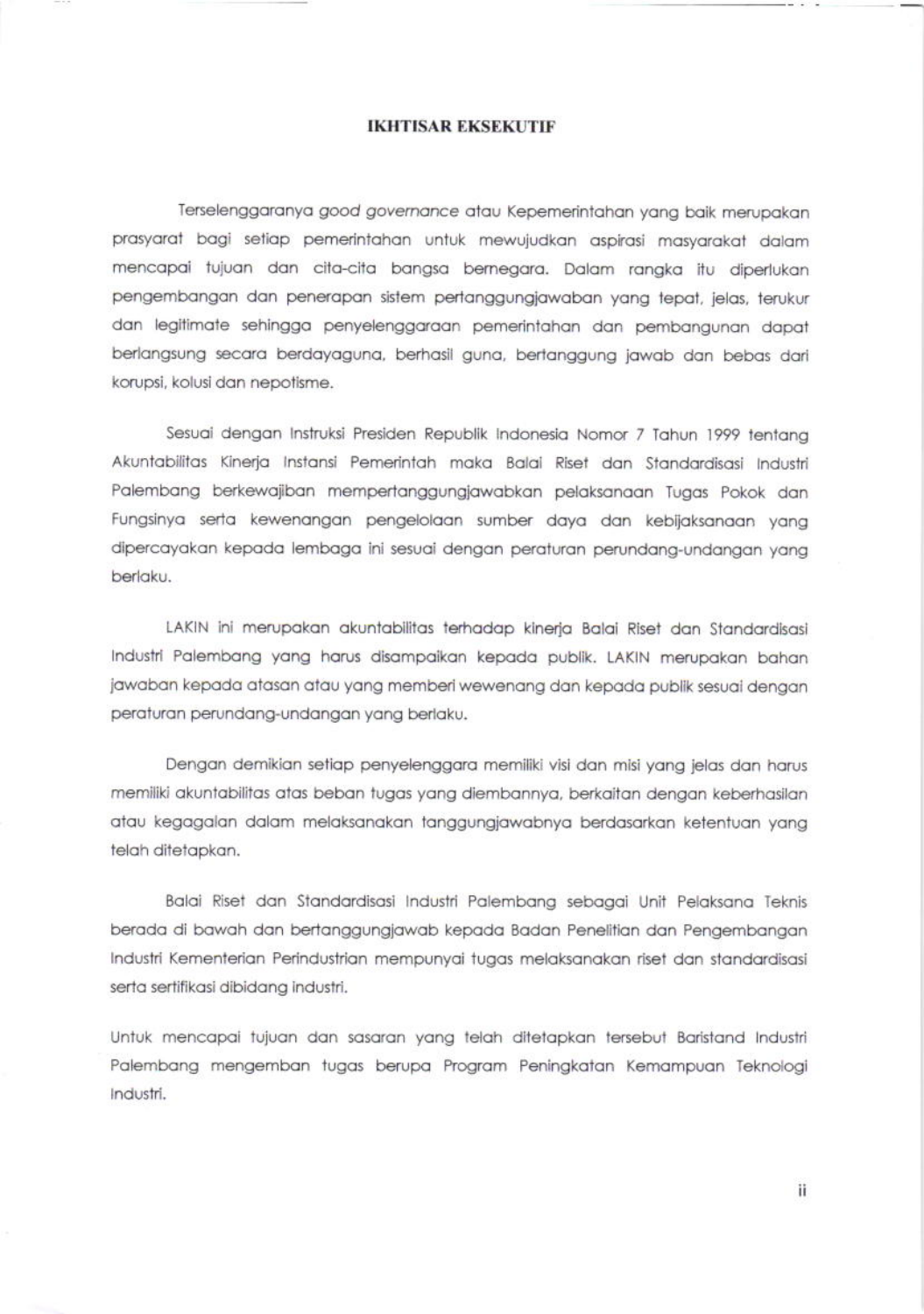## **DAFTAR ISI**

| BAB <sub>I</sub> |                                                         |
|------------------|---------------------------------------------------------|
|                  |                                                         |
|                  |                                                         |
|                  |                                                         |
| <b>BAB</b> II    |                                                         |
|                  |                                                         |
|                  | 2.2 Sasaran Kegiatan dan Indikator Kinerja Kegiatan  11 |
|                  |                                                         |
|                  |                                                         |
| BAB III          |                                                         |
|                  |                                                         |
|                  | 3.1.1. Analisis Capaian Kinerja Berdasarkan Perjanjian  |
|                  |                                                         |
|                  |                                                         |
|                  |                                                         |
|                  |                                                         |
|                  | 2) Analisis hasil yang telah dicapai22                  |
|                  |                                                         |
|                  |                                                         |
|                  |                                                         |
|                  |                                                         |
|                  |                                                         |
|                  | 2) Analisis hasil yang telah dicapai23                  |
|                  |                                                         |
|                  |                                                         |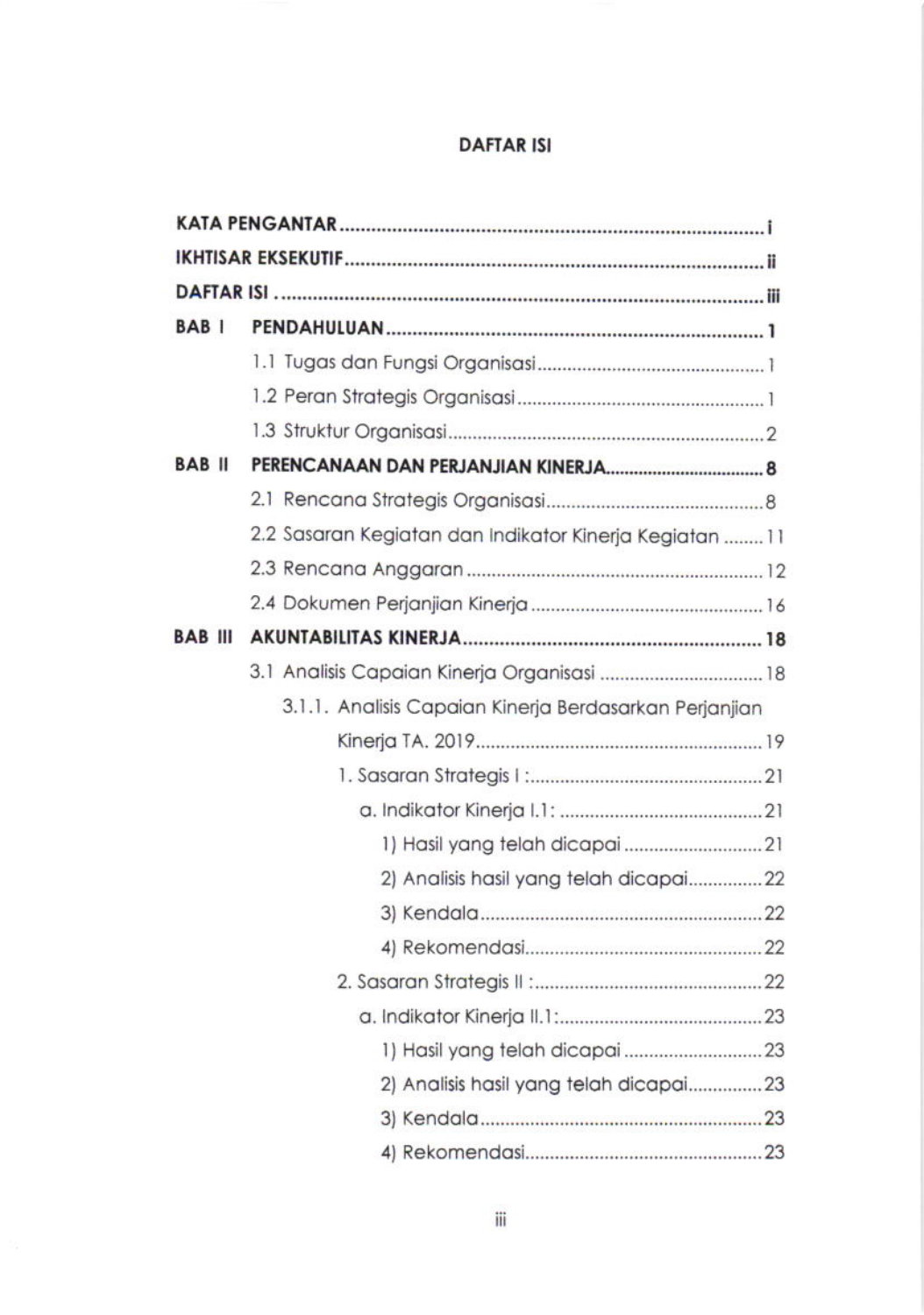| b. Rasio hasil litbangyasa yang mencapai  |  |
|-------------------------------------------|--|
| TRL 6 dibandingkan jumlah litbangyasa     |  |
| yang dilaksanakan pada tahun berjalan  23 |  |
|                                           |  |
| 2) Analisis hasil yang telah dicapai24    |  |
|                                           |  |
|                                           |  |
| c. Rasio paket teknologi/konsultasi yang  |  |
| berhasil memecahkan masalah industri      |  |
| dibandingkan dengan total jumlah          |  |
| permintaan jasa problem solving dari      |  |
| industri pada tahun berjalan 25           |  |
|                                           |  |
| 2) Analisis hasil yang telah dicapai25    |  |
|                                           |  |
|                                           |  |
| d. Rasio KTI yang disitasi dibandingkan   |  |
| dengan KTI yang dipublikasikan 25         |  |
|                                           |  |
| 2) Analisis hasil yang telah dicapai28    |  |
|                                           |  |
|                                           |  |
|                                           |  |
| a. Rasio Wirausaha Industri yang berhasil |  |
| dibandingkan dengan yang dibina29         |  |
|                                           |  |
| 2) Analisis hasil yang telah dicapai 29   |  |
|                                           |  |
|                                           |  |
|                                           |  |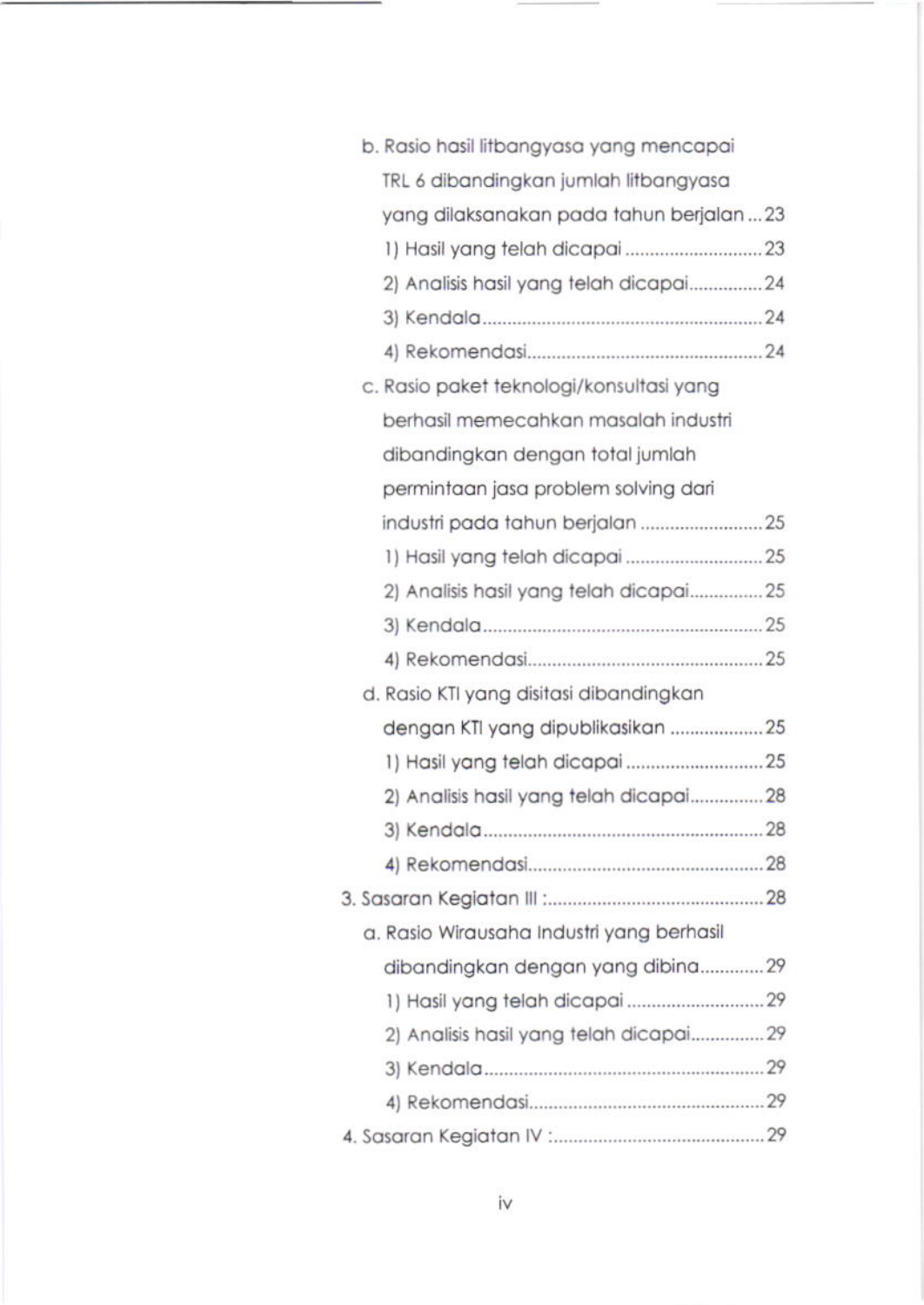| a. Meningkatnya Layanan Jasa Teknis                 |  |
|-----------------------------------------------------|--|
|                                                     |  |
| 1) Hasil yang telah dicapai 30                      |  |
| 2) Analisis hasil yang telah dicapai30              |  |
|                                                     |  |
|                                                     |  |
|                                                     |  |
| a. Tingkat maturitas pengendalian internal          |  |
|                                                     |  |
| 1) Hasil yang telah dicapai 31                      |  |
| 2) Analisis hasil yang telah dicapai31              |  |
|                                                     |  |
|                                                     |  |
| b. Nilai Akuntabilitas Kinerja 32                   |  |
| 1) Hasil yang telah dicapai 32                      |  |
| 2) Analisis hasil yang telah dicapai32              |  |
|                                                     |  |
|                                                     |  |
| 3.1.2. Analisis Capaian Kinerja berdasarkan Renstra |  |
|                                                     |  |
|                                                     |  |
| 2) Analisis hasil yang telah dicapai 34             |  |
|                                                     |  |
|                                                     |  |
| 3.2. Capaian Program Prioritas Nasional TA. 2019 35 |  |
| a) Pilot Project Pengembangan Karet Alam Sebagai    |  |
| Fire & Chemical Resistant Composites untuk Produk   |  |
| Rubber Roller (Bantalan Belt Conveyort) Pada        |  |
| Aplikasi Industri Tambang Batubara35                |  |
|                                                     |  |

 $-200$ 

V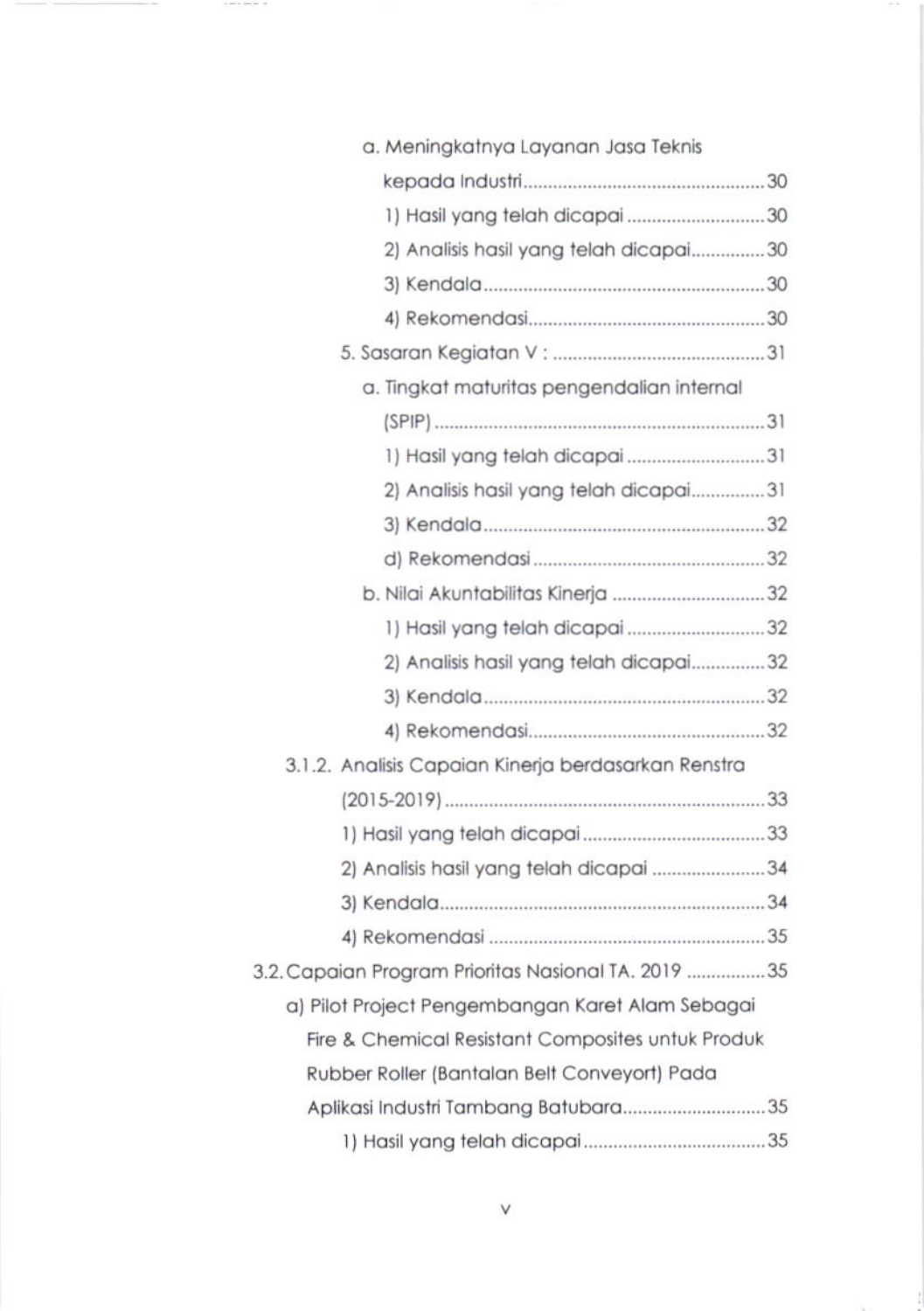|                              | 2) Analisis hasil yang telah dicapai 36               |  |
|------------------------------|-------------------------------------------------------|--|
|                              |                                                       |  |
|                              |                                                       |  |
|                              |                                                       |  |
|                              | b) Pilot Project Pengembangan Karet Alam dengan       |  |
|                              | Bahan Pengisi dan Bahan Pelunak Lokal Menjadi         |  |
|                              | Spons Karet Ketiak dan Tube Collar untuk Tongkat      |  |
|                              |                                                       |  |
|                              |                                                       |  |
|                              | 2) Analisis hasil yang telah dicapai  43              |  |
|                              |                                                       |  |
|                              |                                                       |  |
|                              |                                                       |  |
| 3.3.1                        | Realisasi Anggaran Keuangan (RM)  44                  |  |
|                              |                                                       |  |
|                              | 2) Analisis hasil yang telah dicapai  46              |  |
|                              |                                                       |  |
|                              |                                                       |  |
| 3.3.2                        | Realisasi Anggaran Keuangan (PNBP)  47                |  |
|                              |                                                       |  |
|                              | 2) Analisis hasil yang telah dicapai  48              |  |
|                              |                                                       |  |
|                              |                                                       |  |
|                              | 3.4 Penghargaan dari Luar Instansi Kementerian        |  |
|                              | Perindustrian (tentatif bagi Satker yang ada saja) 54 |  |
|                              |                                                       |  |
| <b>LAMPIRAN</b>              |                                                       |  |
| Perjanjian Kinerja T.A. 2019 |                                                       |  |
|                              | Pengukuran Perjanjian Kinerja (PK) T.A. 2019          |  |
|                              | Realisasi Rencana Aksi Perjanjian Kinerja T.A. 2019   |  |
|                              | Realisasi Renstra Satker / Unit Kerja (2015-2019)     |  |
|                              | Realisasi Program Prioritas Nasional T.A. 2019        |  |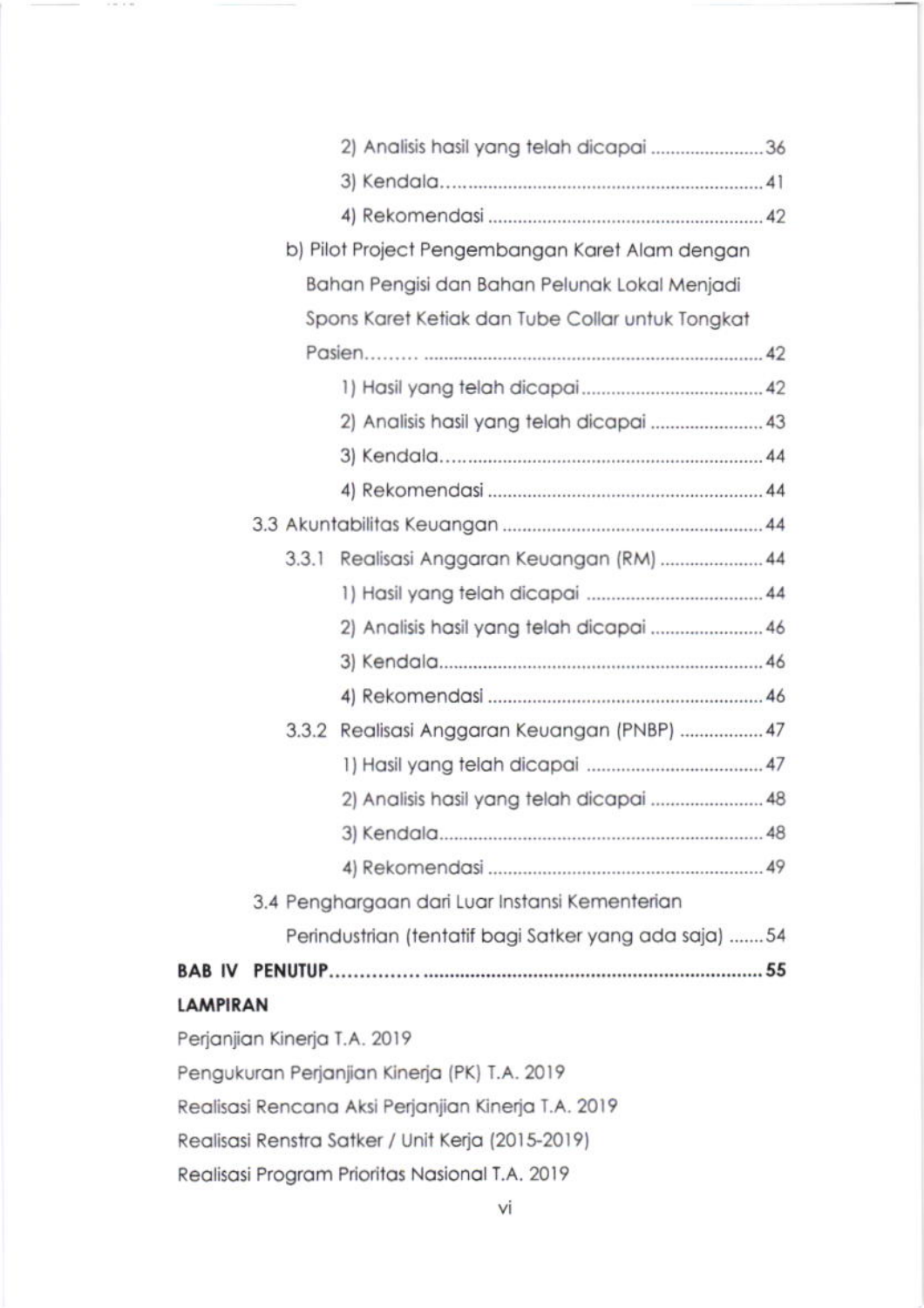

1

## **BABI** PENDAHULUAN

## 1.1. TUGAS POKOK DAN FUNGSI ORGANISASI

Berdasarkan Peraturan Menteri Perindustrian Republik Indonesia Nomor 105/M-IND/PER/10/2010 Tentang Organisasi dan Tata Kerja Kementerian Perindustrian yang menggantikan Menteri Perindustrian Republik Indonesia Nomor 01/M-IND/PER/06/2006 dan Peraturan Menteri Perindustrian Republik Indonesia Nomor 49/M-IND/PER/06/2006 tanggal 29 Juni 2006 Tentang Organisasi dan Tata Kerja Balai Riset dan Standardisasi Industri adalah unit pelaksana teknis di lingkungan Kementerian Perindustrian yang berada di bawah dan bertanggung jawab kepada Kepala Badan Penelitian dan Pengembangan Industri.

Balai Riset dan Standardisasi Industri Palembang mempunyai tugas melaksanakan riset dan standardisasi serta sertifikasi di bidang industri. Dalam melaksanakan tugas, Balai Riset dan Standardisasi Industri Palembang menyelenggarakan fungsi:

- 1. Pelaksanaan penelitian dan pengembangan teknologi industri di biang bahan baku, bahan penolong, proses, peralatan/mesin, dan hasil produk, serta penanggulangan pencemaran industri;
- 2. Penyusunan program dan pengembangan kompetensi di bidang jasa riset/litbang;
- 3. Perumusan dan penetapan standar, pengujian dan sertifikasi dalam bidang bahan baku, bahan penolong, proses, peralatan/mesin dan hasil produk;
- 4. Pemasaran, kerjasama, promosi, pelayanan informasi, penyebarluasan dan pendayagunmaan hasil riset/peneltiian penelitian dan pengembangan; dan
- 5. Pelaksanaan urusan kepegawaian, keuangan, tata persuratan, perlengkapan, kearsipan, rumah tangga, koordinasi penyusunan bahan rencana dan program, penyiapan bahan evaluasi dan pelaporan Baristand Industri.

## **1.2. PERAN STRATEGIS ORGANISASI**

Arah kebijakan pengembangan industri adalah untuk mewujudkan Indonesia sebagai Negara Industri Baru yang bertumpu pada Potensi Nasional dan banasa niaga yang tangguh. Sektor Industri merupakan salah satu penggerak utama dan ujung tombak pembangunan ekonomi nasional, karena kontribusinya yang cukup besar terhadap pertumbuhan ekonomi nasional. Sebagai negara industri baru yang bertumpu pada potensi nasional diharapkan Indonesia

LAPORAN KINER JA AKUNTABILITAS INSTANSI PEMERINTAH TAHUN 2019 **BARISTAND INDUSTRI PALEMBANG**